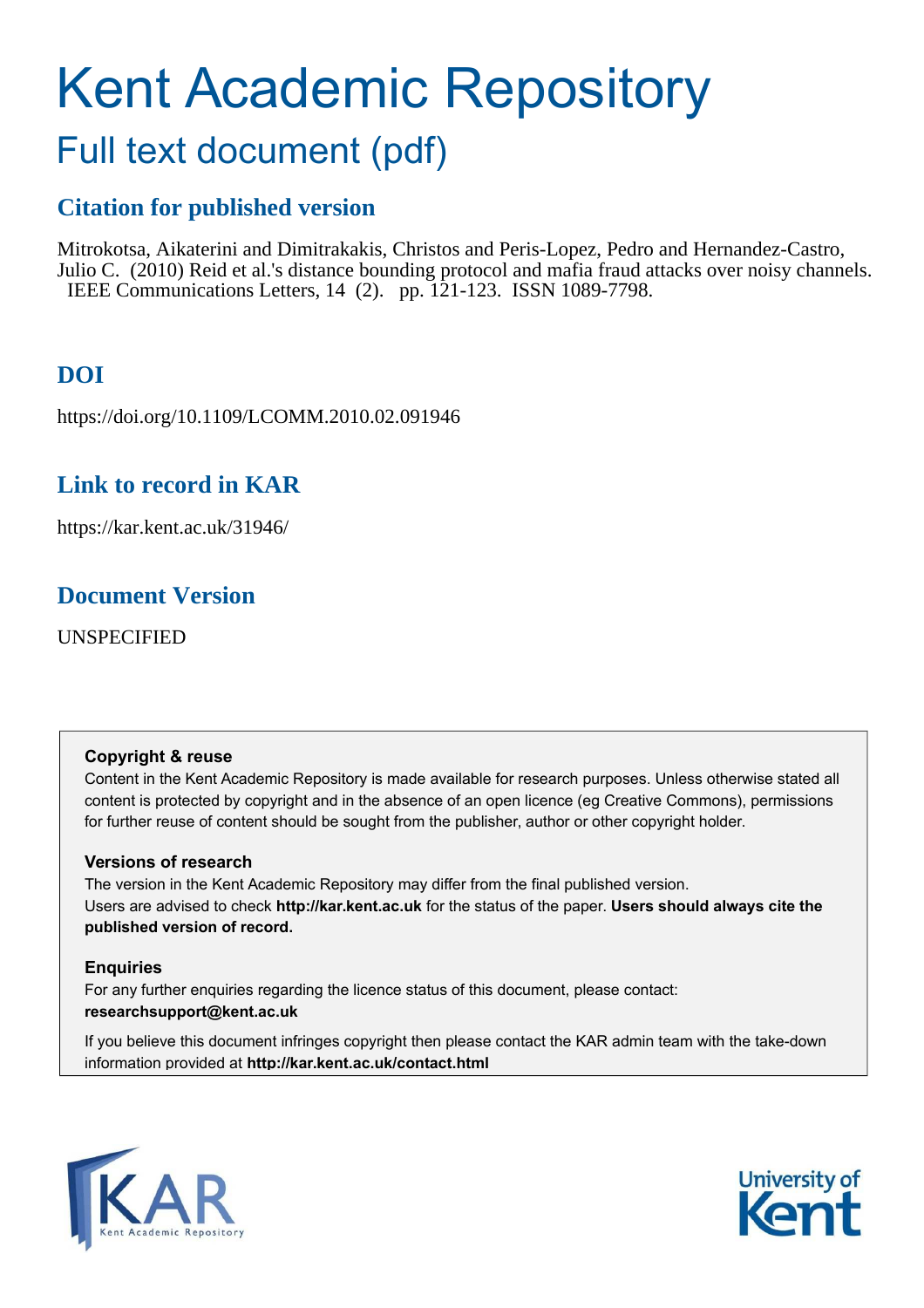# Reid et al.'s Distance Bounding Protocol and Mafia Fraud Attacks over Noisy Channels

A. Mitrokotsa, C. Dimitrakakis, P. Peris-Lopez, and J. C. Hernandez-Castro

Abstract—Distance bounding protocols are an effective coun**termeasure against relay attacks including distance fraud, mafia fraud and terrorist fraud attacks. Reid** *et al.* **proposed the first symmetric key distance bounding protocol against mafia and terrorist fraud attacks [1]. However, [2] claims that this** is only achieved with a  $(7/8)^n$  probability of success for mafia fraud, rather than the theoretical value of  $(3/4)^n$  (for *n* rounds) **achieved by distance bounding protocols without a final signature. We prove that the mafia fraud attack success using the Reid** *et al.* **protocol is bounded by**  $(3/4)^n$  **and reduces as noise increases. The proof can be of further interest as it is the first**  $-$  to the best of our knowledge – detailed analysis of the effects **of communication errors on the security of a distance bounding protocol.**

*Index Terms*—Contactless smart cards, RFID, distance bound**ing protocols, relay attacks, mafia fraud attacks.**

#### I. INTRODUCTION

A NUMBER of secure and efficient authentication protocols for RF transponders such as contactless smart cards and RFID tags have been proposed recently. Most assume NUMBER of secure and efficient authentication protocols for RF transponders such as contactless smart cards proximity between readers and transponders due to limited radio channel range. However, an intruder located between the tag  $T$  (prover) and the reader  $R$  (verifier), can trick the latter into thinking that  $T$  is in close proximity. This attack can be divided into three subcategories:

*a) Distance fraud:* The attacker is a fraudulent tag  $\overline{T}$ . The attack involves  $\overline{T}$  convincing the legitimate reader R of being nearer to the legitimate tag  $T$  than it really is.

*b) Mafia fraud [3]:* The attacker *A* is a pair  $A = \{ \overline{T}, \overline{R} \}$ :  $\overline{T}$  is a fraudulent tag interacting with the legitimate reader R and  $\overline{R}$  is a fraudulent reader interacting with the legitimate tag T. Using  $\overline{R}$ ,  $\overline{T}$  convinces R that the latter communicates with the legitimate tag  $T$  while in reality it communicates with the attacker  $A$ . This is achieved without the disclosure to  $A$  of the private key shared between  $T$  and  $R$ .

*c) Terrorist Fraud:* The attacker  $A = \{T, \overline{T}\}\$ is a pair of two colluding parties: a legitimate tag  $T$  and a terrorist tag  $\overline{T}$ . The attack enables  $\overline{T}$  to convince the legimate reader R of an assertion related to the private key of  $T$ . In this attack,

Digital Object Identifier 10.1109/LCOMM.2010.02.091946

although the legitimate tag  $T$  is dishonest and cooperates with the terrorist tag  $\overline{T}$ , the secret key shared between the legitimate tag and reader is not revealed to the terrorist tag  $\overline{T}$ .

Distance bounding protocols were introduced in [4] to hinder distance fraud and mafia fraud attacks, by measuring the round trip delays during a rapid challenge-response exchange of  $n$  bits to infer an upper bound on the distance between the verifier and the prover. Subsequently [5] proposed a distance bounding protocol offering protection against mafia fraud only. Later, Reid *et al.* proposed a new protocol [1] with the objectives of (a) being resistant to both mafia and terrorist fraud, and (b) suitable for low-cost RFID tags. This work can be considered a reference point in the design of distance bounding protocols for constrained RF tags. Indeed, key ideas of [1] are used in recent proposals as in [6].

**Contribution:** We analyse the security of Reid *et al.*ís protocol (henceforth RP) against mafia fraud attack under noisy conditions. Due to power constraints and the wireless medium, RFID systems are particularly susceptible to noise, but its effect on the attacker has not been studied previously. In addition, we clarify RP's security under noise-free conditions. More specifically, [2] claims that the probability of success for a mafia fraud attack is bounded by  $(7/8)^n$ . However, this claim is based on an incorrect assumption about the Key Derivation Function (KDF) used in the protocol: that if the adversary can control  $3/4$  bits of the input to the KDF, then he can guess the output of the KDF more easily. However, the KDF is indistinguishable from a uniform distribution unless all bits are known [1]. Nevertheless, [2] is commonly cited as evidence for the low security of RP. In this paper, we prove that the attack success probability is upper bounded by  $(3/4)^n$  in noise-free conditions and refine the results of [5] by showing that it decreases polynomially as noise increases.

**Notation:** We consider sequences  $x = x_1, \ldots, x_n$  with all  $x_i$  in some alphabet  $\mathcal X$  and  $x \in \mathcal X^n$ . We write  $\mathcal X^* \triangleq \bigcup_{n=0}^{\infty} \mathcal X^n$ for the set of all sequences. The concatenation of  $x$  with some  $y \in \mathcal{X}^m$  is written as  $x | y \in \mathcal{X}^{m+n}$ . If  $x, y \in \mathcal{X}^n$  then  $x \oplus$  $y \in \mathcal{X}^n$ , where  $\oplus$  is an appropriate operator (XOR for  $\mathcal{X} =$  $\{0,1\}$ ).  $\mathbb{P}(A)$  denotes the probability of event A, while  $\triangleq$ implies a definition.

## II. REID et al.'S PROTOCOL

In RP  $[1]$ , the reader R and tag T, whose identifiers are ID<sub>R</sub>, ID<sub>T</sub>  $\in \mathcal{X}^*$  respectively, share a common secret  $x \in \mathcal{X}^n$ . The messages exchanged are:

- 1)  $R \to T$ : The reader chooses a random number  $y_B \in \mathcal{X}^m$ and transmits it and its identity  $ID_R$  to the tag.
- 2)  $T \to R$ : The tag chooses a random number  $y_A \in \mathcal{X}^m$ and transmits it and its identity  $ID_T$  to the reader.

Manuscript received September 30, 2009. The associate editor coordinating the review of this letter and approving it for publication was C. Mitchell.

A. Mitrokotsa and P. Peris-Lopez are with the ICT Group, Technical University of Delft (e-mail: {a.mitrokotsa, p.perislopez}@tudelft.nl).

C. Dimitrakakis is with the Informatics Institute, University of Amsterdam (e-mail: christos.dimitrakakis@gmail.com).

J. C. Hernandez-Castro is with the School of Computing, University of Portsmouth (e-mail: Julio.Hernandez-Castro@port.ac.uk).

This work was supported by the Netherlands Organization for Scientific Research (NWO) under the RUBICON grant "Intrusion Detection in Ubiquitous Computing Technologies" and the ICIS project, supported by the Dutch Ministry of Economic Affairs, grant nr: BSIK03024.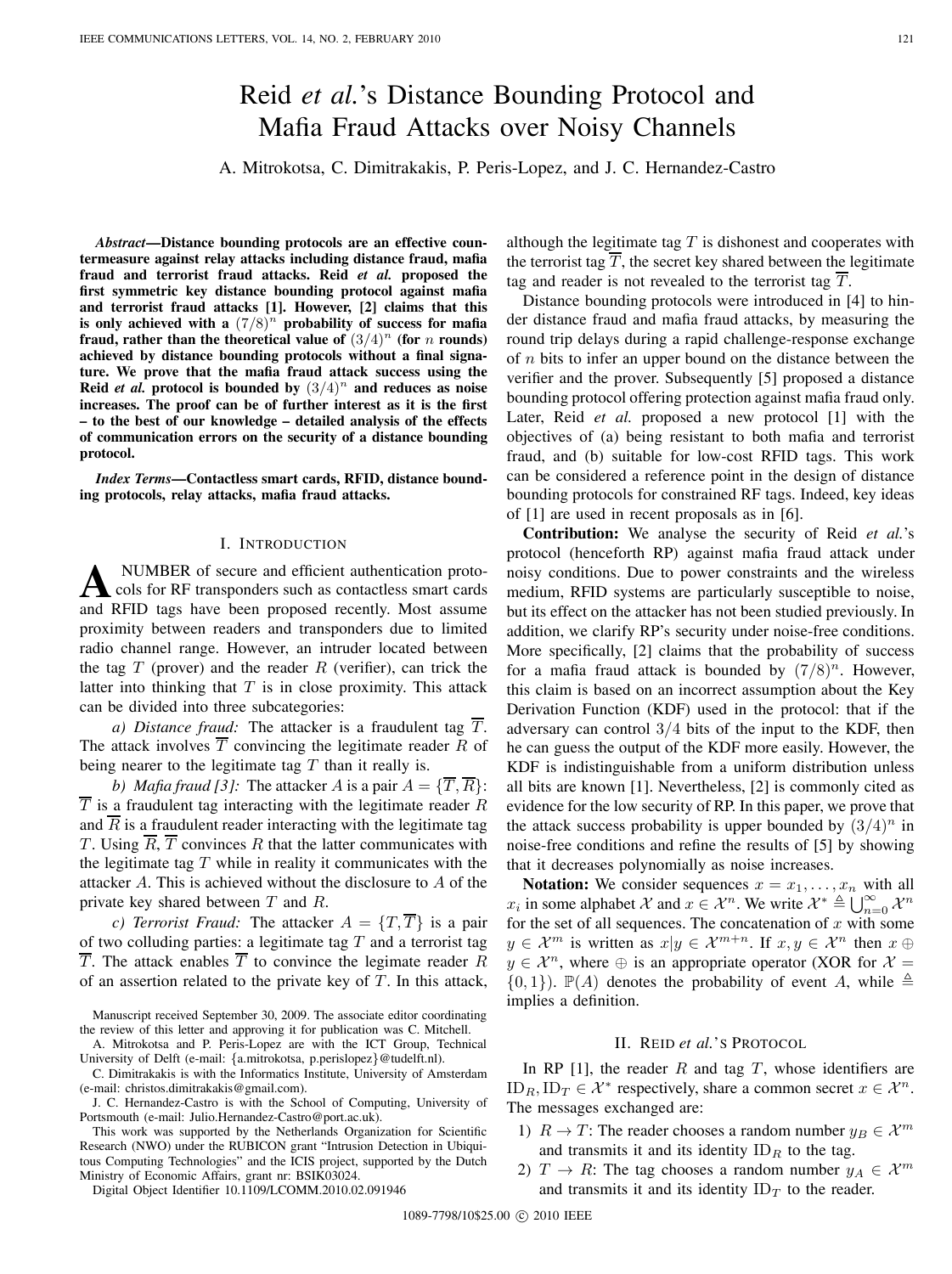

Fig. 1. Mafia Fraud attack over noisy channels.

- 3)  $R$  and  $T$ : Both entities now use a key derivation function  $f_K: \mathcal{X}^n \times \mathcal{X}^* \to \mathcal{X}^n$  to derive a symmetric encryption key  $k = f_K(x, \text{ID}_T | \text{ID}_R | y_A | y_B)$ . This key is used to split the secret key into two shares, k and  $d = k \oplus x$ .  $f_K$ is a pseudo-random function, so when  $x$  is a secret of high enough entropy,  $f_K(x, \cdot)$  is indistinguishable from a uniform distribution.
- 4)  $T$  and  $R$  start the rapid bit exchange. The following steps are repeated for  $n$  rounds. At each round  $i$ :
	- a)  $R \to T$ : The reader chooses a random bit  $c_i$ , transmits it to  $T$  and starts a clock.
	- b)  $T \to R$ : Upon receiving  $c_i$ , the tag replies  $r_i(c_i)$ , with  $r_i(c_i) = d_i$  if  $c_i = 0$ , and  $r_i(c_i) = k_i$  if  $c_i = 1$ .
	- c)  $R$ : After the reception of  $r_i$ , the reader stops the clock and stores the delay time  $\Delta t_i$  and checks  $r_i$ . If  $r_i$  is incorrect, an extra error message is sent to  $T$ . The delay time is highly dependent on the distance<sup>1</sup> between the tag and the reader.

## III. MAFIA FRAUD ATTACKS

In this section we prove bounds on the security of RP against mafia fraud attacks. It is important to note that these bounds are generally applicable to the class of distance bounding protocols that do not use signed messages (i.e.  $sign(c_1|r_1|...|c_n|r_n)$  at the end of the rapid bit exchange phase. In addition, we provide first security results on rapid bit exchange protocols under noisy conditions.

*Theorem 1:* In RP, the probability that a mafia fraud attack can occur is bounded by  $(\frac{3}{4})^n$ , when transmission errors due to the noise in the forward (reader-to-tag) and backward (tagto-reader) channels are zero.

*Proof (Sketch):* An adversary could transmit an anticipated challenge  $c_i'$  to the tag before the reader sends its challenge  $c_i$ . Half of the time,  $c'_i = c_i$ , so the adversary can correctly reply  $r_i(c_i)$  to the reader. Otherwise, the adversary can guess randomly, again being correct half of the time. So, the adversary has  $3/4$  probability of answering correctly overall. Assuming that the success probability at each round is independent of previous successes, the total probability of success for an adversary is  $(3/4)^n$  for *n* rounds. We only show a sketch proof, as the theorem is a direct corollary of Theorem 2, which also holds when errors can appear due to the noise in the channel (see Fig.1). We now assume that the communication between entities in  $\{R, T, A\}$  is not noise free: Whenever a symbol  $x \in \mathcal{X}$  is sent from Y to Z, the symbol  $x'$  that Z receives may differ from x due to noise. This is modeled as a probability of erroneous transmission from Y to Z,  $\varepsilon_{YZ} \triangleq \mathbb{P}(x' \neq x)$ , for all  $Y, Z \in \{T, R, A\}.$ 

Now consider that an attacker  $A$  performs a mafia fraud attack against the communication between a legitimate RFID reader R and a genuine RFID tag T. We use  $c_i \in \mathcal{X}$  to denote the challenge sent during the  $i<sup>th</sup>$  round of the rapid bit exchange and  $r_i(c_i)$  for the correct response. Before the rapid bit exchange starts, the attacker  $A$  sends a sequence of *n* challenge guesses  $\{\hat{c}_i\}_{i=1}^n$  to the legitimate tag *T*, which receives  $\hat{c}'_i$ , with error probability  $\varepsilon_{AT} \triangleq \mathbb{P}(\hat{c}'_i \neq \hat{c}_i)$ . Then the legitimate tag T calculates the appropriate response  $r_i(\hat{c}_i)$  and sends it back to the attacker A, who receives  $r'_i$ . If  $c'_i = \hat{c}_i$ the attacker sends  $\hat{r}_i = r'_i$ , the reply received by the tag; otherwise, he selects  $\hat{r}_i$  uniformly from  $\mathcal{X}$ . The reader  $R$  sees  $\hat{r}'_i$ , and  $\varepsilon_{AR} \triangleq \mathbb{P}(\hat{r}'_i \neq \hat{r}_i)$ .

If the response  $r_i(c_i)$ , calculated by the legitimate reader  $R$ , equals  $\hat{r}'_i$ , then the adversary is *successful*. We denote this event by  $s_i \stackrel{\triangle}{=} \mathbb{I}\{\hat{r}'_i = r_i(c_i)\}\,$ , where  $\mathbb{I}$  is an indicator function such that  $\mathbb{I}{A} = 1$  if A is true and 0 otherwise. The attack is *completely successful* when  $s_i$  is 1 for all *i*.

*Theorem 2:* Using RP for  $n$  rounds, with alphabet  $X$  and channel noise  $\varepsilon$ , the probability of success of a mafia fraud attack is:

$$
\mathbb{P}(s_1, \dots, s_n) = [A\frac{1}{k} + \frac{1}{k}(1 - \frac{1}{k})]^n
$$

where  $A \triangleq \frac{(F+1)F}{2} + \frac{(1-F)^2}{k-1}$  $\frac{(-F)^2}{k-1}, F \triangleq \frac{\varepsilon}{(k-1)} \frac{1-z^2}{1+z^2}$  $\frac{1-z^2}{1+z^2}+z^2$  and  $z \triangleq$  $k(1-\varepsilon)-1$  $\frac{(-\varepsilon)-1}{k-1}$ ,  $k \triangleq |\mathcal{X}|$ . In addition, we assume that  $\forall c_i, c'_i \in \mathcal{X}$ such that  $c_i \neq c'_i$ ,  $\theta \triangleq \mathbb{P}(r(c_i) = r(c'_i)) = 1/k$ .

*Proof:* The probability of correctly guessing the  $i$ -th challenge is:

$$
\mathbb{P}(s_i) = \mathbb{P}(s_i | \hat{c}_i = c'_i) \mathbb{P}(\hat{c}_i = c'_i) + \mathbb{P}(s_i | \hat{c}_i \neq c'_i) \mathbb{P}(\hat{c}_i \neq c'_i).
$$
  
\n
$$
\forall g, \hat{c}_i \in \mathcal{X} \text{ and } |\mathcal{X}| = k, \mathbb{P}(\hat{c}_i = g) = \frac{1}{k}, \text{ so } \mathbb{P}(c_i \neq c'_i) = 1 - \mathbb{P}(\hat{c}_i = c'_i) = 1 - \frac{1}{k}. \text{ Combining the above, we obtain:}
$$

$$
\mathbb{P}(s_i) = \mathbb{P}(s_i|\hat{c}_i = c'_i)\frac{1}{k} + \mathbb{P}(s_i|\hat{c}_i \neq c'_i)(1 - \frac{1}{k}) \tag{1}
$$

It also holds that  $\mathbb{P}(s_i|\hat{c}_i \neq c'_i) = \mathbb{P}(\hat{r}'_i = r_i(c_i)|\hat{c}_i \neq c'_i)$ . In addition, whenever  $c_i' \neq \hat{c}_i$ , the attacker sends a random response  $\hat{r}_i$ . In that case, the success probability is:

$$
\mathbb{P}(s_i|\hat{c}_i \neq c'_i) = \mathbb{P}(\hat{r}'_i = r_i(c_i)|\hat{c}_i \neq c'_i) = \frac{1}{k}.
$$

Consequently, equation (1) can be written as:

$$
\mathbb{P}(s_i) = \mathbb{P}(s_i|\hat{c}_i = c'_i)\frac{1}{k} + \frac{1}{k}(1 - \frac{1}{k})
$$
 (2)

For the case when  $c_i' = \hat{c}_i$ , we define the following quantities:

$$
A \triangleq \mathbb{P}(s_i|\hat{c}_i = c'_i) = \mathbb{P}(\hat{r}'_i = r_i(c_i)|\hat{c}_i = c'_i)
$$
  
\n
$$
B \triangleq \mathbb{P}(\hat{r}'_i = r_i(c_i)|\hat{c}_i = c'_i, \hat{r}'_i = r_i(\hat{c}'_i))
$$
  
\n
$$
C \triangleq \mathbb{P}(\hat{r}'_i = r_i(c_i)|\hat{c}_i = c'_i, \hat{r}'_i \neq r_i(\hat{c}'_i))
$$
  
\n
$$
D \triangleq \mathbb{P}(\hat{r}'_i = r_i(\hat{c}'_i)|\hat{c}_i = c'_i)
$$

It is easy to see that:

$$
A = \mathbb{P}(s_i | \hat{c}_i = c'_i) = BD + C(1 - D)
$$
 (3)

<sup>&</sup>lt;sup>1</sup>Assuming that the information can not travel faster that the speed of light c, the distance between R and T is upper bounded by  $c \cdot \Delta t_{max}/2$ , where  $\Delta t_{max}$  is the maximum delay time between sending out the bit  $c_i$ and receiving the bit  $r_i$  back.